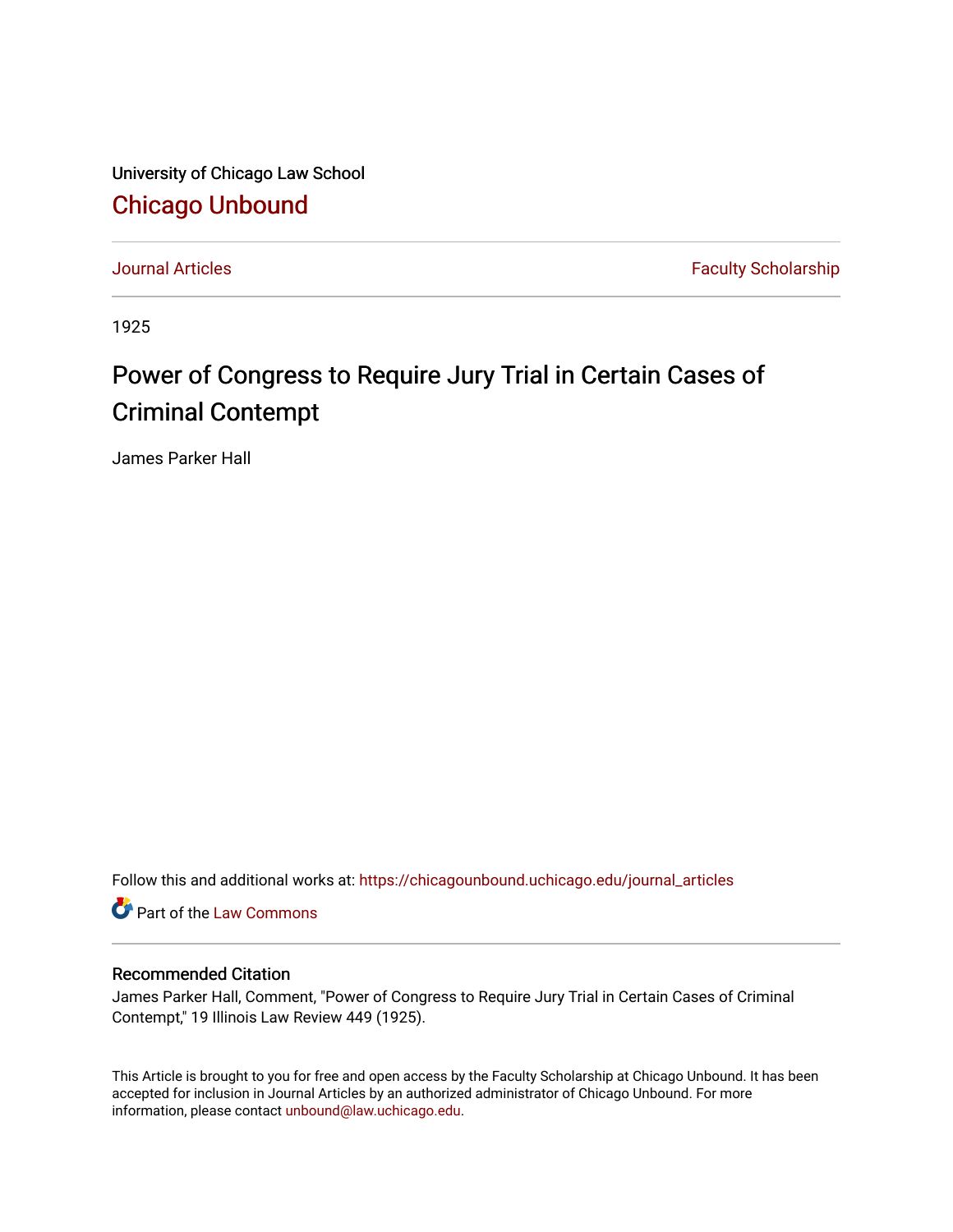have accorded if the risk had on the particular occasion been voluntarily assumed.

The Harter Act and bills of lading which permit assistance to vessels in distress affect the shipper only in relation to his carrier. They do not work a surrender to salved vessels of any right which may arise against them by reason of the fact that damage to a salving vessel's cargo turns out to have been the price of their safety. FREDERICK **GREEN.**

CONSTITUTIONAL LAW-SEPARATION OF POWERS-POWER OF CONGRESS TO REQUIRE JURY TRIAL IN CERTAIN CASES OF CRIMINAL CONTEMPT.-[United States.] The case of *Michaelson v. United States,'* decided by the Supreme Court on October 20, 1924, brings to a satisfactory conclusion a controversy over the constitutionality of a provision of the Clayton Act<sup>2</sup> which has divided professional opinion for a decade. This Act (dealing with certain trade practices in interstate commerce) is enforced, in part, by the issuance of orders from certain federal courts, and further provides:

"Sec. 21. That any person who shall wilfully disobey [such lawful orders], **.** . . if the act or thing so done by him be of such character as to constitute also a criminal offense under any statute of the United States, or under the laws of any State in which the act was committed, shall be proceeded against for his said contempt as hereinafter provided.

"Sec. **22.** . . . In all cases within the purview of this Act such trial may be by the court, or, upon the demand of the accused, by a jury, ......<br>"Sec. 24. That nothing herein contained shall be construed to re-

late to contempts committed in the presence of the court, or so near thereto as to obstruct the administration of justice, nor to contempts committed in disobedience of any lawful . . . order **. .** . entered in any suit or action brought or prosecuted in the name of, or on behalf of, the United States. **. .**

It having been held that this part of the Clayton Act applied to cases arising under the federal anti-combination laws generally, as well as to those specifically dealt with by the Act,<sup>4</sup> certain striking employees of a railroad in Wisconsin were proceeded against by bill in equity for conspiring to interfere with interstate commerce by certain tortious acts. For a violation of the injunction granted in this case contempt proceedings were taken against Michaelson and others. Their application for a jury trial was denied by the District Court, and a judgment of guilty was affirmed by the Circuit Court of Appeals (7th Circuit) on the ground of the unconstitutionality of the jury trial provision.5 On certiorari to the Supreme Court this decision was reversed in the present case, it appearing that the acts

<sup>1. (1924) 45</sup> **S.** Ct. 18. 2. (1914) 38 St. L. 730.

<sup>3. (1914) 38</sup> St. L. 738-40.

*<sup>4.</sup> Canoe Creek Coal Co. v. Christinon* (1922) **281** Fed. 559; *McGib-boney v. Lancaster* (1923) 286 Fed. 129.

*<sup>5.</sup> Michaelson v. United States* (1923) **291** Fed. 940.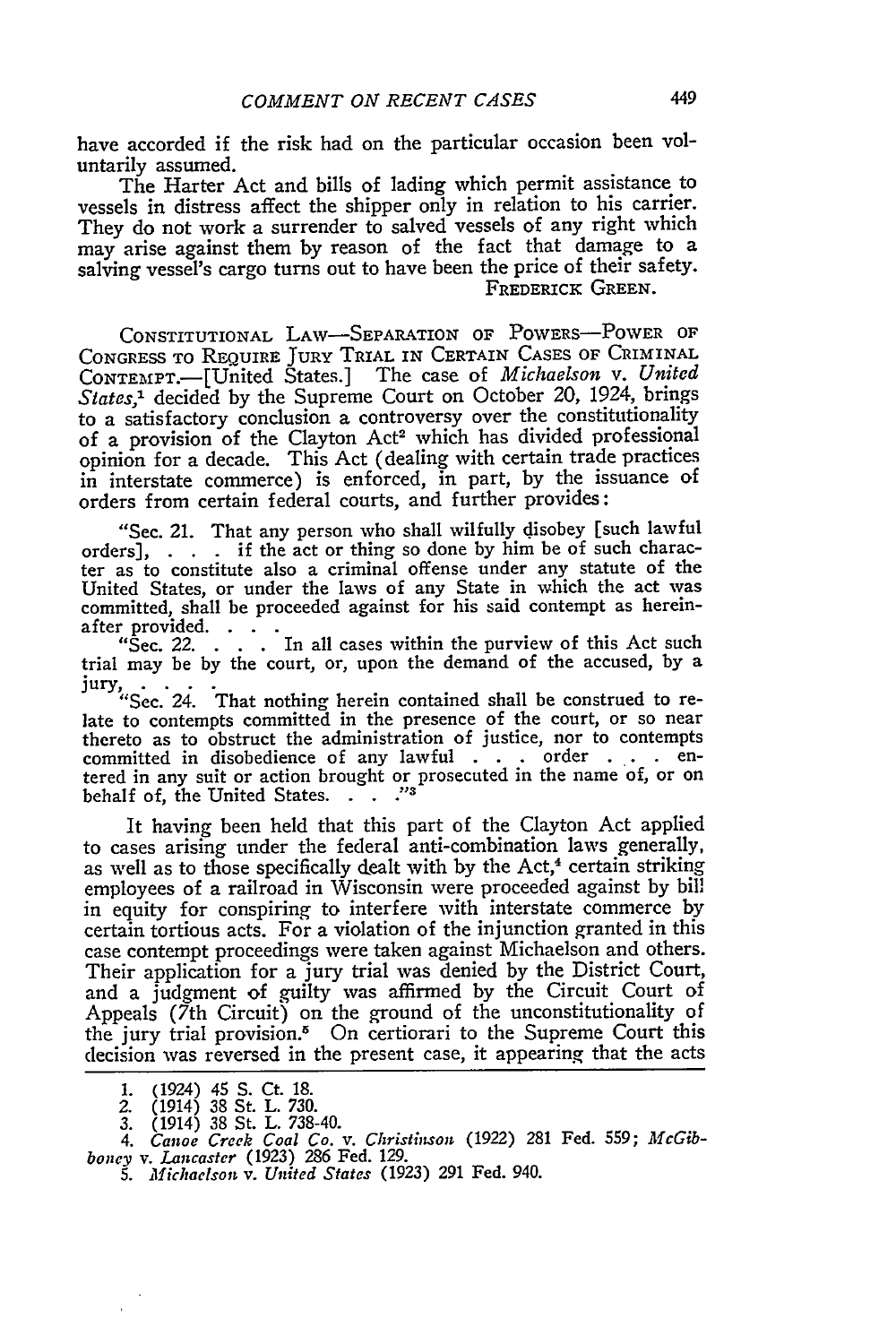of which defendants were adjudged guilty were crimes under the statutes of Wisconsin,<sup>6</sup> where they were committed.<br>The opinion of the court upon this point, by Mr. Justice

Sutherland, is brief and unanimous. Its grounds sufficiently appear<br>in the following quotations:<br>"But it is contended that the statute materially interferes with<br>the inherent powers of the courts and is therefore invalid.

power to punish for contempts is inherent in all courts, has been many times decided and may be regarded as settled law. It is essential to the administration of justice. The courts of the United States, when called into existence and vested with jurisdiction over any subject, at once become possessed of the power. So far as the inferior federal courts are concerned, however, it is not beyond the authority of Congress **;7** but the attributes which inhere in that rendered practically inoperative. That it may be regulated within limits not precisely defined may not be doubted. The statute now under review is of the latter character. It is of narrow scope, dealing with the single class where the act or thing constituting the contempt is also a crime in the ordinary sense. It does not interfere with the power to deal summarily with contempts committed in the presence of the court or so near thereto as to obstruct the administration of justice, and is in express terms carefully limited to the cases of contempt specifically defined. Neither do we think it —that is, to do something which a decree commands—which may<br>be enforced by coercive means or remedied by purely compensatory<br>relief. If the reach of the statute had extended to the cases which are excluded, a different and more serious question would arise. But the simple question presented is whether Congress may require a trial by jury upon the demand of the accused in an independent proceeding at law for a criminal contempt which is also a crime. In criminal contempts, as in criminal cases, the presumption of innocence obtains. Proof of guilt must be beyond reasonable doubt and the defendant may not be compelled to be a witness against himself.<sup>8</sup> The fundamental characteristics of both are the same. Contempts of the kind within the terms of the statute partake of the nature of crimes in all essential particulars. 'So truly are they crimes that it seems to be proved that in the early law they were punished only by the usual criminal procedure,<sup>9</sup> and that at least in England it seem that way. $710$ 

"The proceeding is not between the parties to the original suit, but between the public and the defendant. The only substantial difference between such a proceeding as we have here, and a crim-

- 
- 

*<sup>6.</sup>* Wis. R. **S.** 1921 sec. *4466c.*

<sup>7.</sup> Ex parte Robinson (1873) 19 Wall. 505, 510-11; Bessette v. W. B.<br>Conkey Co. (1904) 194 U. S. 324, 326.<br>8. Gompers v. Buck's Stove and Range Co. (1911) 221 U. S. 418, 444.<br>9. (1885) Transactions of Royal Historical Soc.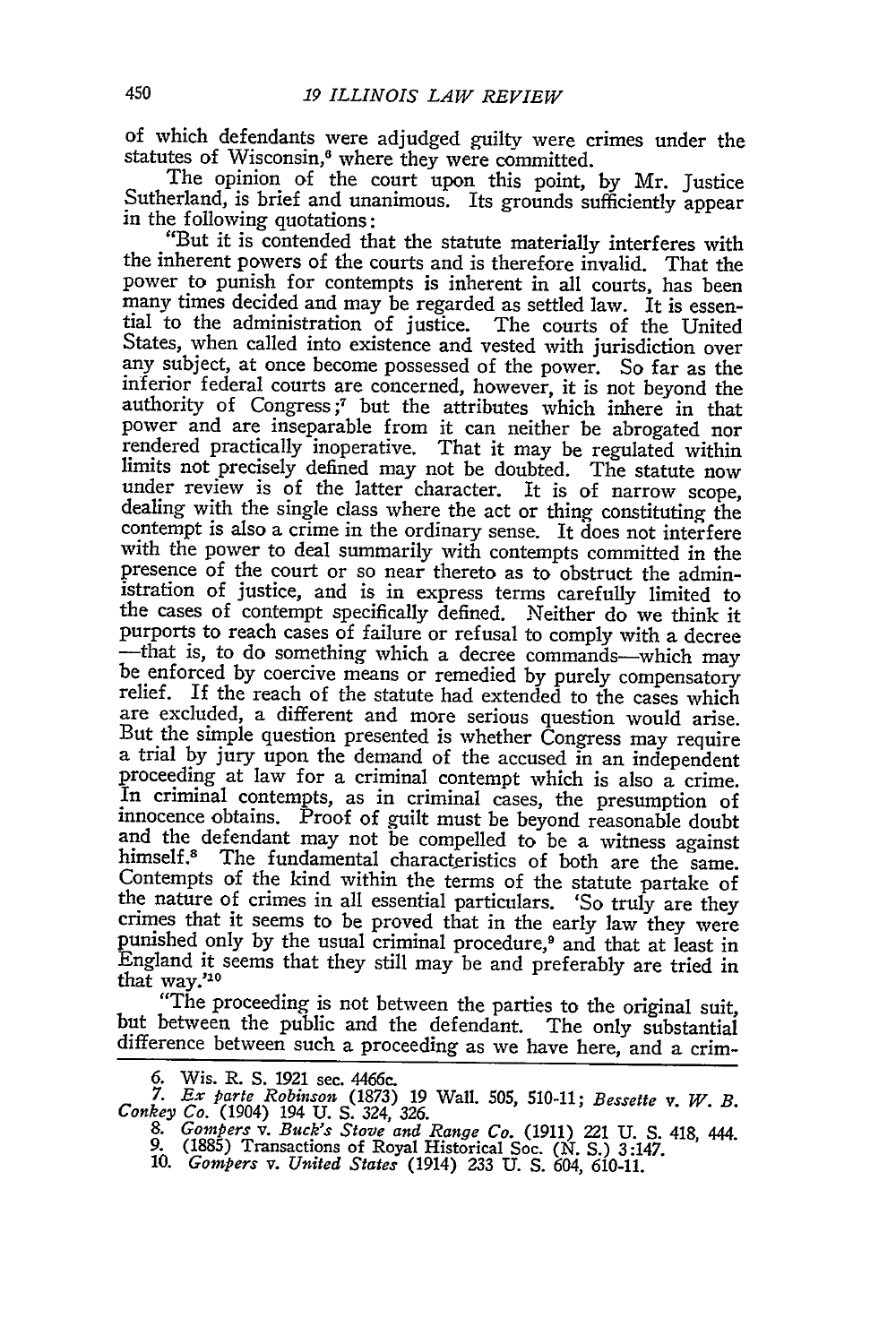inal prosecution by indictment or information is that in the latter the act complained of is the violation of a law, and in the former the violation of a decree. In the case of the latter, the accused has a constitutional right of trial by jury; while in the former he has not. The statutory extension of this constitutional right to a class of contempts which are properly described as 'criminal offenses' does not, in our opinion, invade the powers of the courts as intended by the Constitution or violate that instrument in any other way."'<sup>1</sup>

The good sense of all this is apparent, and has abundant justification in the records of English legal history. Until early in the eighteenth century common-law contempts not committed in the presence of the court or by court officials were punished in England only after trial by jury,<sup>12</sup> and the propriety of doing otherwise was perhaps not beyond doubt there until after the decision of Lord Lyndhurst in *Ex parte Van Sandau* in 1844.13 The preferable practice in England even now is said to be to call a jury in such cases.14 An undelivered opinion of Mr. Justice Wilmot in *King v. Almon*<sup>15</sup> (an unfinished political prosecution growing out of the Wilkes controversy of the mid-eighteenth century), first published in 1802, and the authority of Blackstone who gave currency to Wilmot's then unpublished views in his Commentaries<sup>16</sup> were chiefly responsible for the growth of the present optional practice in England and the more rigorous denial of juries altogether in criminal contempt cases in America. There is, therefore, no sound reason why the legislature may not restore the older practice, at least in the narrow, closely limited class of cases included in section 21 of the Clayton act, where the acts done are crimes as well as contempts and thus well within the general policy of using juries to find facts in criminal proceedings.

On logical as well as historical grounds the decision seems sound. The theoretical basis for the American constitutional doctrine of the separation of powers is a dual one: (1) One department of government should be somewhat checked by the others to lessen the danger of oppression present when widely varied powers are exercised by a single hand; and (2) each department should be protected in the exercise of its essential functions from the encroachments of the others. Obviously, reason (1) has no application to the present case, nor can it be fairly said that reason *(2)* has more than a colorable relation to it. The jury trial provision of the Clayton Act falls far short of being a substantial interference with

11. (1924) 45 **S.** Ct. at **p.** 20. *12. Sir John Charles Fox* "The King v. Almon" (1908) Law Quar. Rev. 24: at pp. 191 and 268-70. The first recorded instance was the case of one Wilkes in 1720.

13. (1844) 1 Phillips 445, 454. See *Fox* "The King v. Almon" (1908) Law Quar. Rev. 24: at p. 184; and "The Summary Process to Punish Contempt" (1909) Ibid. 25: at pp. 238-40.

14. See *Gompers v. United States* (1914) 233 U. **S.** 604, 611 and citations there given. 15. (1765) *Wilmot* "Opinions" 243.

16. *Blackstone* "Commentaries" (1769) IV: c. 20, sec. III, commented on by *Fox* in (1909) Law Quar. Rev. 25: at pp. 247-48, and 253, n. (k).